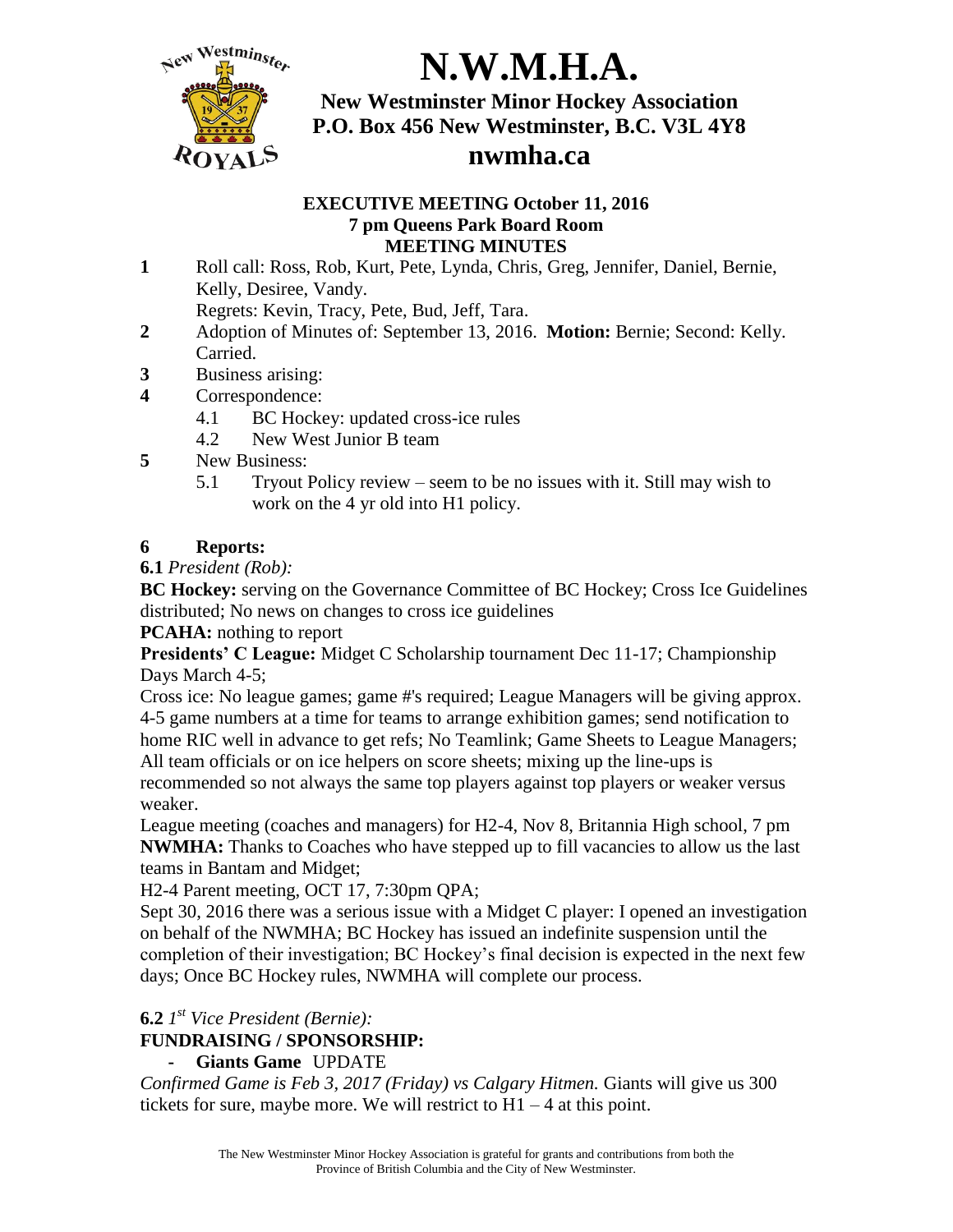

Ticket cost will be \$18/ticket. I will be attending a game shortly to check out the venue, logistics etc. By February, the Giants may have an automated 50/50 system, meaning we would need fewer volunteers. I will announce the update to all Division Managers after our meeting and start promoting the game in our newsletter.

#### **New and Established Sponsors**

I was unable to secure additional new sponsors over the last 3 weeks but I am in discussion with three more. I will put out a blurb in the next newsletter asking our members to solicit more sponsorship.

KALTIRE and WAYFAIR patches have arrived. Midget A1 will wear Kaltire Advertising; Wayfair will be on our Atom A1 team. Peewee and Bantam A1 will wear SCOTIABANK patches as in previous years. I will need team pictures when done to send to our sponsors, along with a Thank You letter.

Discussed with Kevin and instructed Team managers how to put sponsor patches either on the back of the jerseys (just like name bars) or on the arm, depending upon size.

#### **The Inn at the Quay**

I have met with the hotel and believe that they should be our feature hotel. It has been promoted to our out-of-town tournament participants. We will feature the hotel prominently on our website and introduce it in our newsletter. The hotel will donate tournament prizes, and for every 10 room nights and up give us a 10% kickback. The hotel will accommodate the teams to the best of their ability with discounted room rates, easy bus parking, etc.

### **COMMUNICATION / WEBSITE**

### **President's Report**

I have done some work and hope to get it out within the week. In this edition I would like to get some contributions about coaching and do a segment "Coaches Corner with Pete Birovchak" We will also do a Survey Monkey and hope to collect valuable information on how to go forward.

### **Contact List for all Managers/Coaches**

This is just about to complete the list and put it on the web. Our website needs a lot of updating and right now. I am not getting to it, but hopefully will in Nov/Dec. If you see anything outdated or stuff that needs to be restructured, please bring it to my attention.

**6.3** *2 nd Vice President (Daniel):* Attended the team manager meeting on Wednesday, October  $5^{\text{th}}$ .

**Herb House Tournament – Dec 27-30th**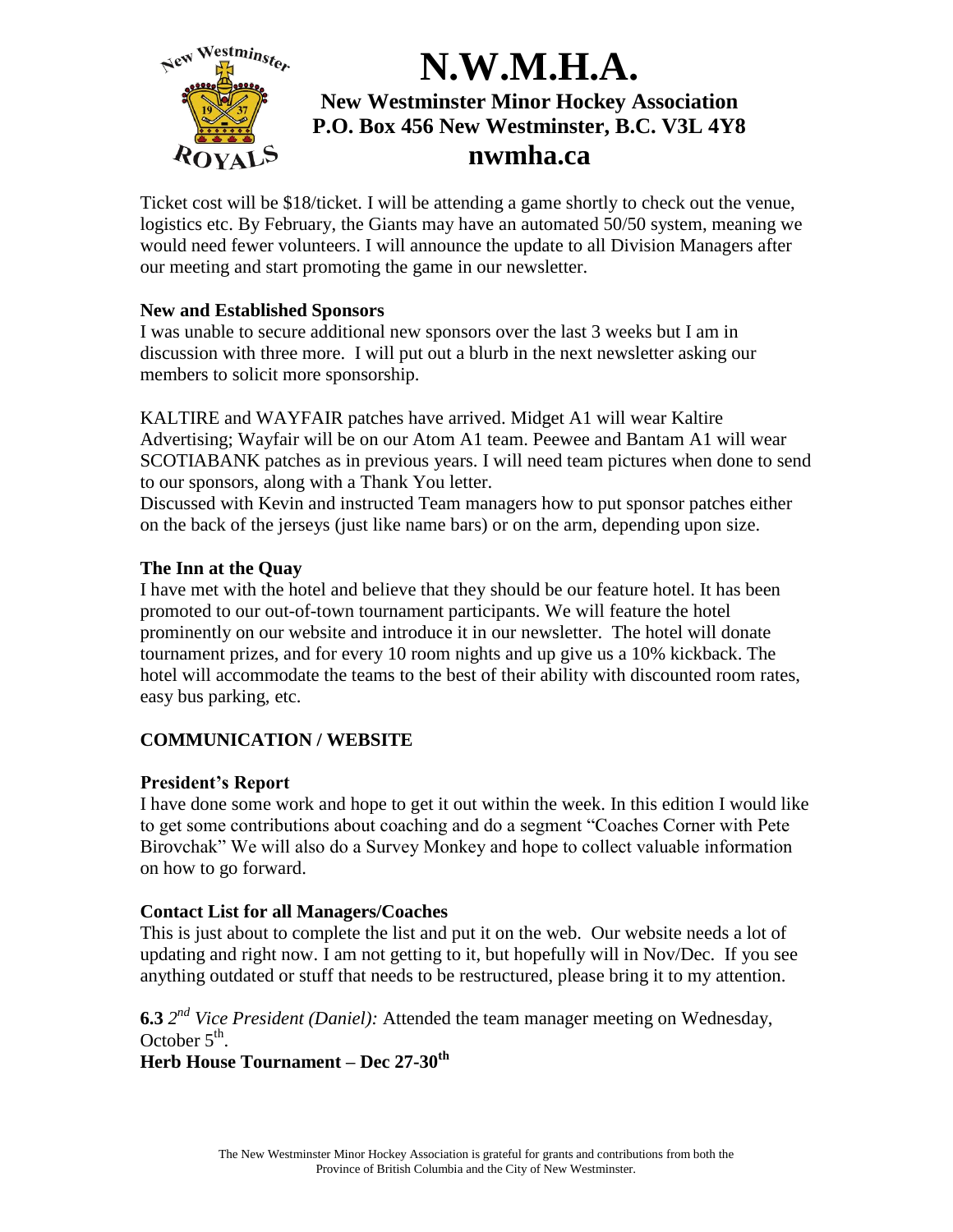

- We are fully subscribed for the tournament. A total of 18 teams (2 more than originally planned) have signed up. Only missing a couple of payments from Midget A teams but am fairly confident these will come in soon.
- 3-4 teams are on our official waitlist...with many other inquiring about space availability.
- First Tournament Committee meeting set for **Thursday, October 13th at 7 pm** at Queen's Park Boardroom.
- Leanne Piendl has kindly agreed to volunteer and develop the tournament schedule again.
- One Midget C team is participating from Spokane, Washington. As a result, tournament has been reclassified by BC Hockey as having "International" status.
- Besides New West A1 & A2, Midget A includes teams from Cloverdale, Mission, Langley, Ridge Meadows, Port Coquitlam and Surrey.
- Besides New West C1, C2, C3, Midget C includes teams from Spokane, Aldergrove, Port Coquitlam, Langley, Surrey, North Delta (total of 10 teams broken into two divisions).
- Print program has already secured some advertisers which we hope will offset total cost around \$900 + GST.
- Securing a number of prize sponsors including Gino's Pizza, BCAA, Fresh Slice Pizza, McDonalds, Wave's Coffee. Hope to have intermission prizing for most of the QPA games.
- Bernie secured a wonderful prize from *Inn at the Quay* which we will provided as a raffle to a lucky team manager or coach participating in the tournament.
- Beth McNaughton has kindly agreed to volunteer for the Tournament Committee again this year.

### **Al Hughes & Bobby Love Tournament – March 11-14, 2017**

- We have a total of 8 spots open for Bobby Love…and are now fully booked. There may be an option to move this up to 10, depending on whether we can attract some out of town teams. Last year two teams from Vancouver Island participated.
- We have a total of 8 spots open for Al Hughes…with 5 applications already received. 3 spots remain open, but I am confident we will fill these up by end of the month.
- Tournament Committee will be formed and will start meeting in January.
- A significant number of teams are returning from last year…or have told us they applied because "we've heard you have a great tournament."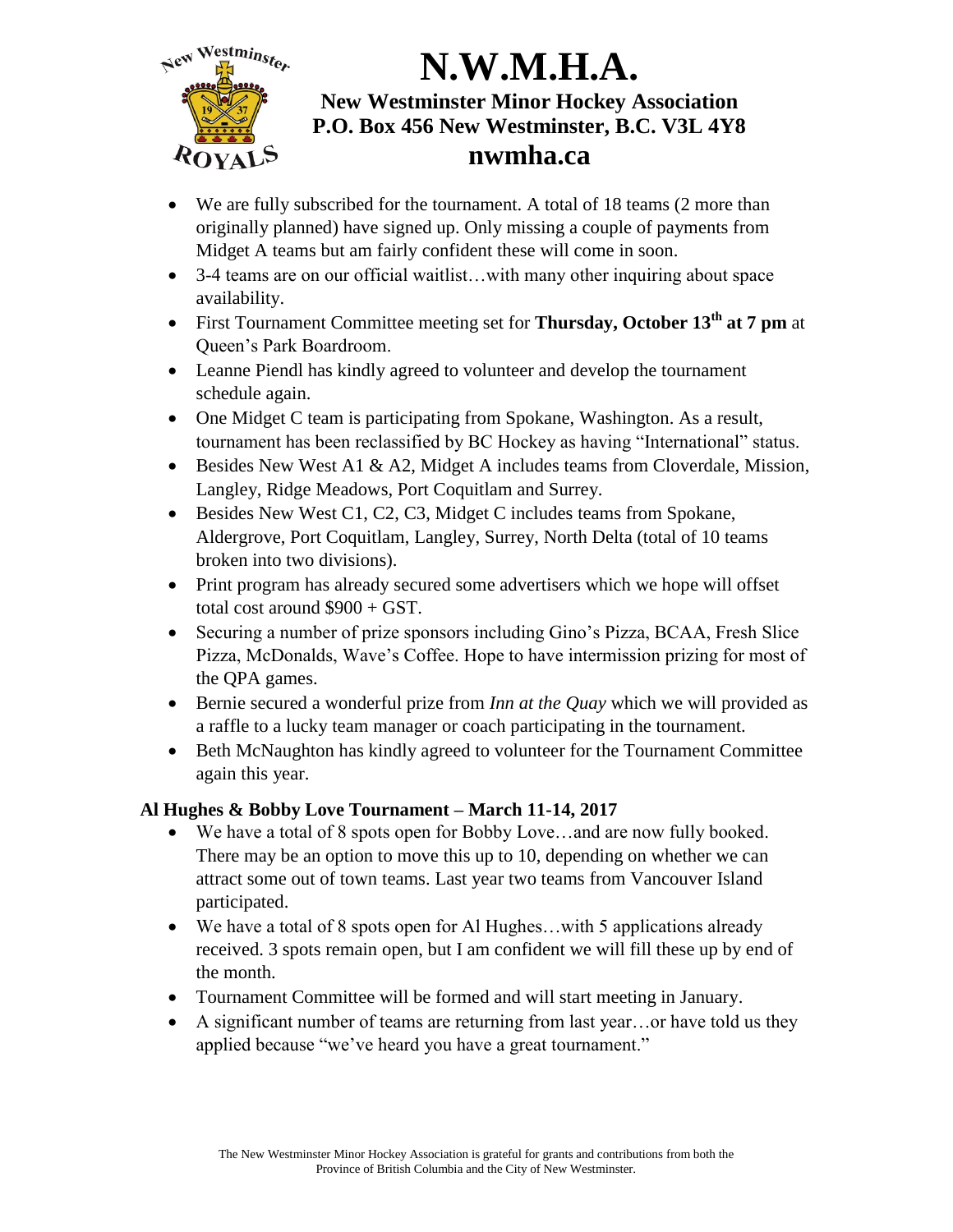

 One team from Kamloops has confirmed attendance for Bobby Love. One more may be attending from Juan De Fuca again…but they are uncertain as spring break dates don't coincide with New West.

**Motion:** "Be it resolved that all New Westminster teams participating in our tournaments are eligible to sell advertisements in our print program and receive 100% of the net proceeds up to \$500 and that anything sold beyond that limit be done on a 50|50 revenue share with the NWMHA." **Motion:** Daniel; Second: Lynda. Carried.

### **6.4** *3 rd Vice President (Tracy):* Absent. Report submitted.

1. Pictures scheduled for Nov 15. Schedule has gone out to DMs.

2. Ensure safety and managers are aware about 'return to play' after injuries. If a player has gone to the hospital they require a note from the attending that they are ok to return to play. There have been a few injuries already.

**6.5** *Treasurer (Kurt):* operating statement presented.

#### **6.6** *Registrar (Janet):*

- A team rosters are complete from Atom Juvenile divisions.
- Affiliate players are added to the Atom, Bantam and Midget A1 teams so far. Have **not** added affiliates on the Peewee A1, Midget A2 and Juvenile A1 teams at this time.
- Any changes or moves on C teams must be reported to me by division managers as soon as you make player/goalie moves before their next scheduled tiering/league games. This is important when the moves are reflected in teamlink(time stamped). Suspensions will happen when ineligible/non-rostered players are used during a specific game. eg:a player who with a major infraction during a game and that player is not on the roster before the puck dropped.
- I have sent out an itemized list of courses & certifications that each of the carded team officials are required to complete by December 1st. They are going through the certifications of each carded teams earlier this year...especially with the mandated requirement of the CATT and CRC/VPC that each rostered team official must have before the start of their tiering games. I will send a report to all teams.
- "New" team officials must have an HC ID number and be registered with NWMHA BEFORE they register for their courses or go on the ice. I have had BC Hockey email me a few times already letting me know that we have eager coach/bench officials taking their CATT and RIS (which is excellent!!!) but their course is in "limbo" when they cannot find their HC ID# to attach to their completed on-line course.
- Apologies to Tara and Desiree... I missed a couple of emails that needed my attention.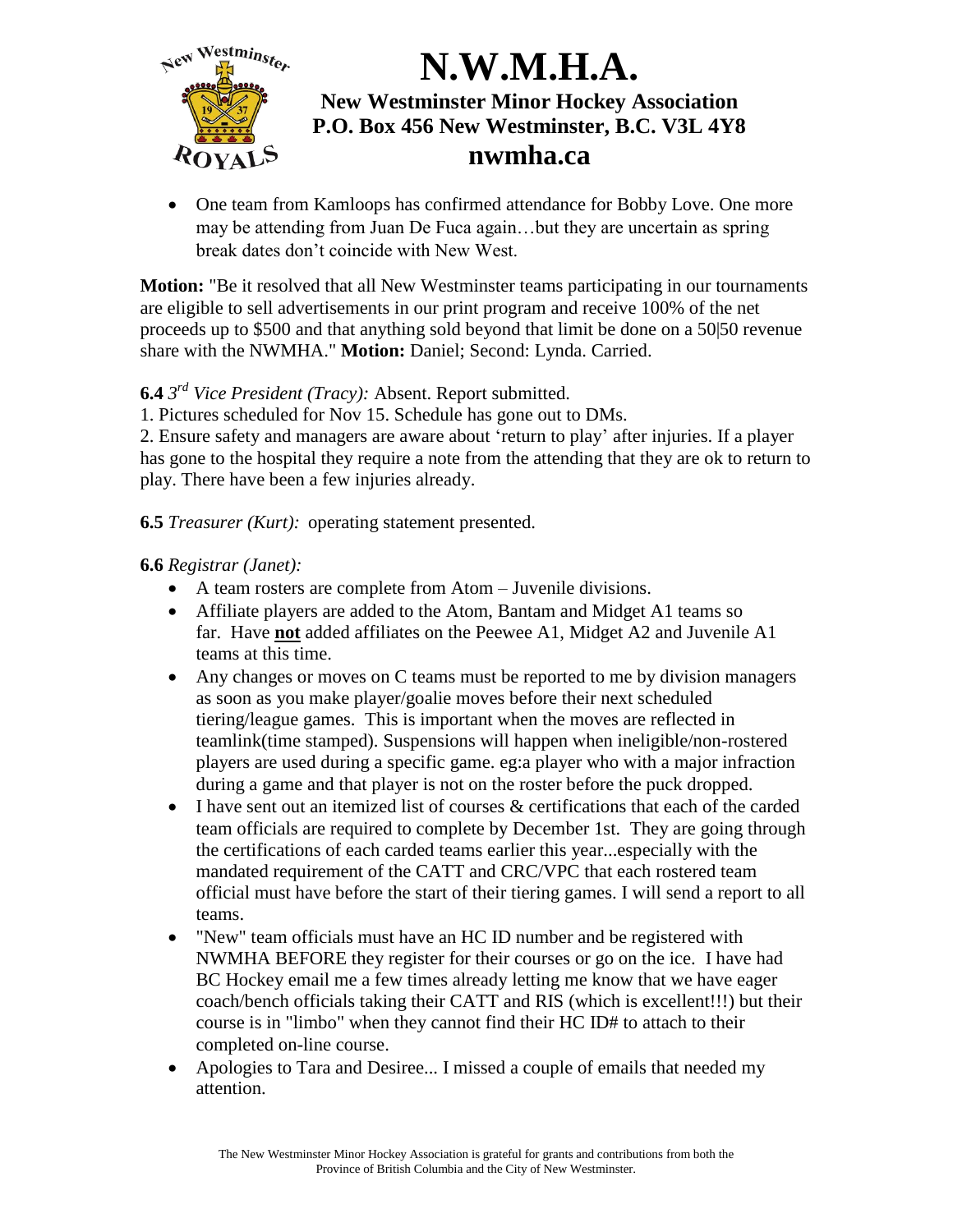

**6.7** *Secretary (Vandy):* Nothing new to report – just the usual assistance with correspondence. Meeting dates are below.

November 14, 2016 December 12, 2016 January 16, 2017 February 13, 2017 March 13, 2017 April 10, 2017 May 8, 2017 June 12, 2017 July 10, 2017 August 15, 2017

**6.8** *Coach Coordinator (Pete):* Absent. Report submitted.

- Coaches' meeting was held Sept. 26; had a decent turnout of approx. 30 coaches.
- RPM Power skating and Saturday Veit Clinics are underway
- NWMHA Hosting Dev 1 Clinic Oct 15/16 Thanks to Lynda and Rob for helping me organize this
- RPM Coach Mentorship program schedule has been sent to all coaches

**6.9** *Equipment Manager (Kevin):* Absent. Report submitted.

- Again this year a jersey rack has collapsed. After discussions with Ron Booth, I went and spent \$400 on new rolling racks which is what I should have done years ago.
- So far, there have been no issues with goaltending supplies as they pertain to cross ice. I have coordinated with Desiree and Tara to make sure each team will get 2 sets of gear.
- The usual stuff is slowly leaving the room.
- In the last 6 or 7 years of taking first aid bag deposits, I have now had a second \$40 get returned to the wrong person. I will no longer be accepting cash; it will be cheque only.
- I am waiting on some team officials' information so I can send out the early season equipment manager letter.

**6.10** *Ice Allocator (Lynda):* 8 conflict games to make-up and only 6 empty slots of ice; will need to purchase some ice elsewhere.

**6.11** *Referee-in-Chief:* (Chris Malcolm): awaiting confirmation for the clinic on Oct  $22<sup>nd</sup>$ ; new ref is moving into New West who will be added to the roster.

**6.12** *Referee Allocator (Kelly):*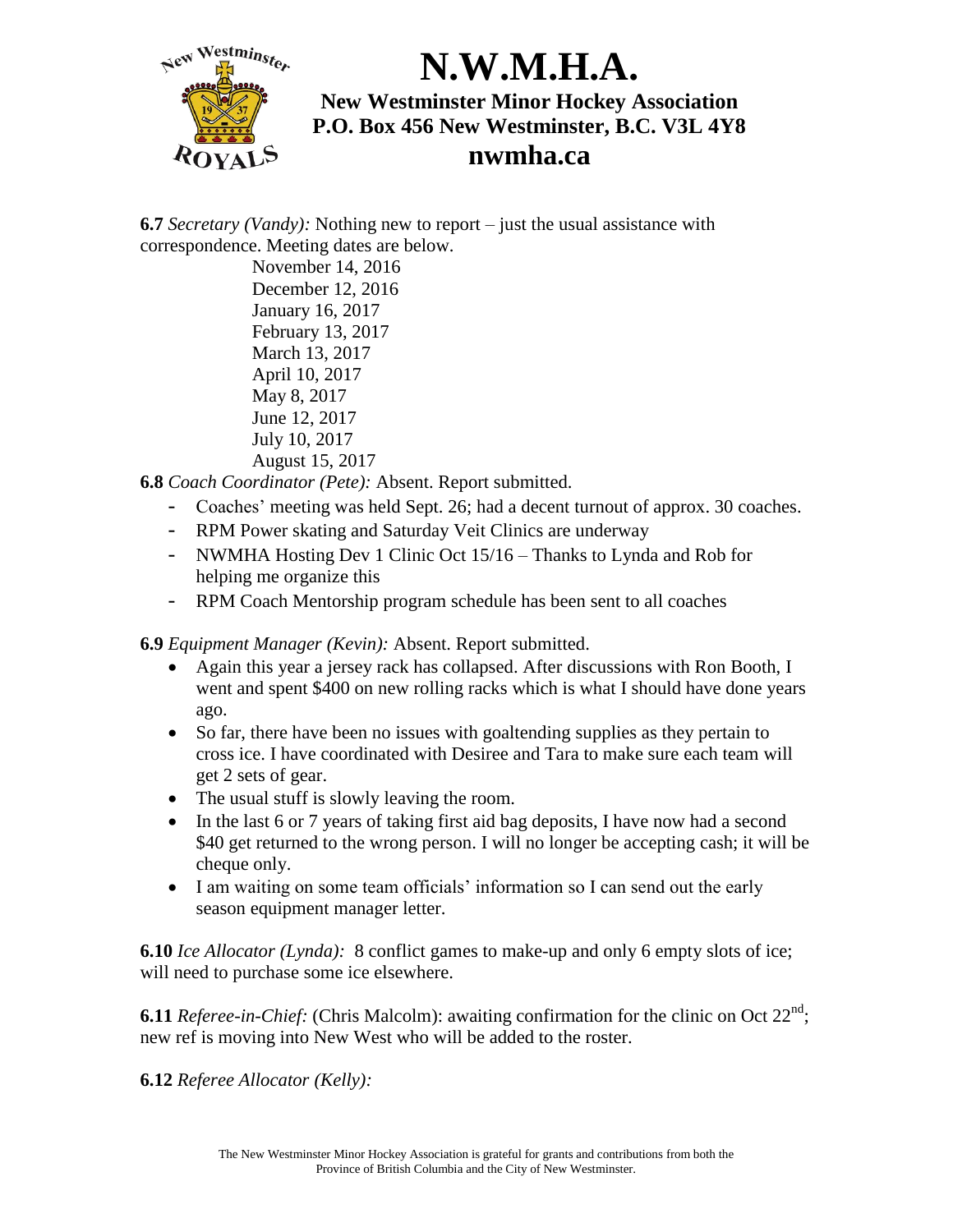

- It has been a busy month with balancing games and exhibition games going forward with a lot of them using the two man system. Unfortunately a lot of our officials thought they were unable to officiate until they took their course. It wasn't until I sent out an email letting them know they were all good to go until December without taking a refresher clinic that I started getting more people requesting games but have still run short on many occasions.
- I have been in contact with Ryan Bulger. He is the gentleman in charge of putting together our clinic for the new officials that NWMHA hosts every year. I have requested the clinic be held on October  $22<sup>nd</sup>$  at his request and am currently just waiting to hear that it is a go. The only step that needed to be done was the actual request on the BC Hockey website. I did that last night. I have emailed Ron Booth who has been very helpful in finding me a room for the in class portion part of the clinic to see if he can again find something for me on that date. I have notified Lynda about the ice requirement and she assures me we will have ice at 12:30pm-1:30pm for the on ice portion of the clinic. It's just a waiting game now.
- I have 16 new and eager officials that are waiting for this course.
- We had only one game that had a no show for officials and that was because the referee request was not made.
- At the Managers meeting I reminded the managers that I encourage them to contact me about referees being assigned to their games. I always try to assign 3 but if I only get 2 that the game is not unsafe to play and they can go ahead with the game. If this happens I will try to let them know but as I don't have all the teams contact info it may be difficult. I also told them that if there are only 2 that show up to email me names of the officials that were there and I will go from there. I also said that they should be checking the dressing rooms at the latest 15 minutes before game time if there are officials at the game because if they call me at game time the chances of me getting anyone there is very slim.

### **6.13** Division Managers:

#### *H1-2 (Tara):* Absent. Report submitted.

**H1 Team**: As of October 11th there are 11 players; Team officials are in place-we are just waiting for Hockey ID's; October  $15<sup>th</sup>$  will be our team meeting with the parents to introduce the team officials. Team jerseys will be handed out.

**H2 Team:** Team officials are in place-we are just waiting for Hockey ID's; As of October  $11<sup>th</sup>$  there are 23 players; The teams have been temporarily formed and a balancing game will take place on October 23 from 10:00-11:30 at Moody. We will be using our ice time.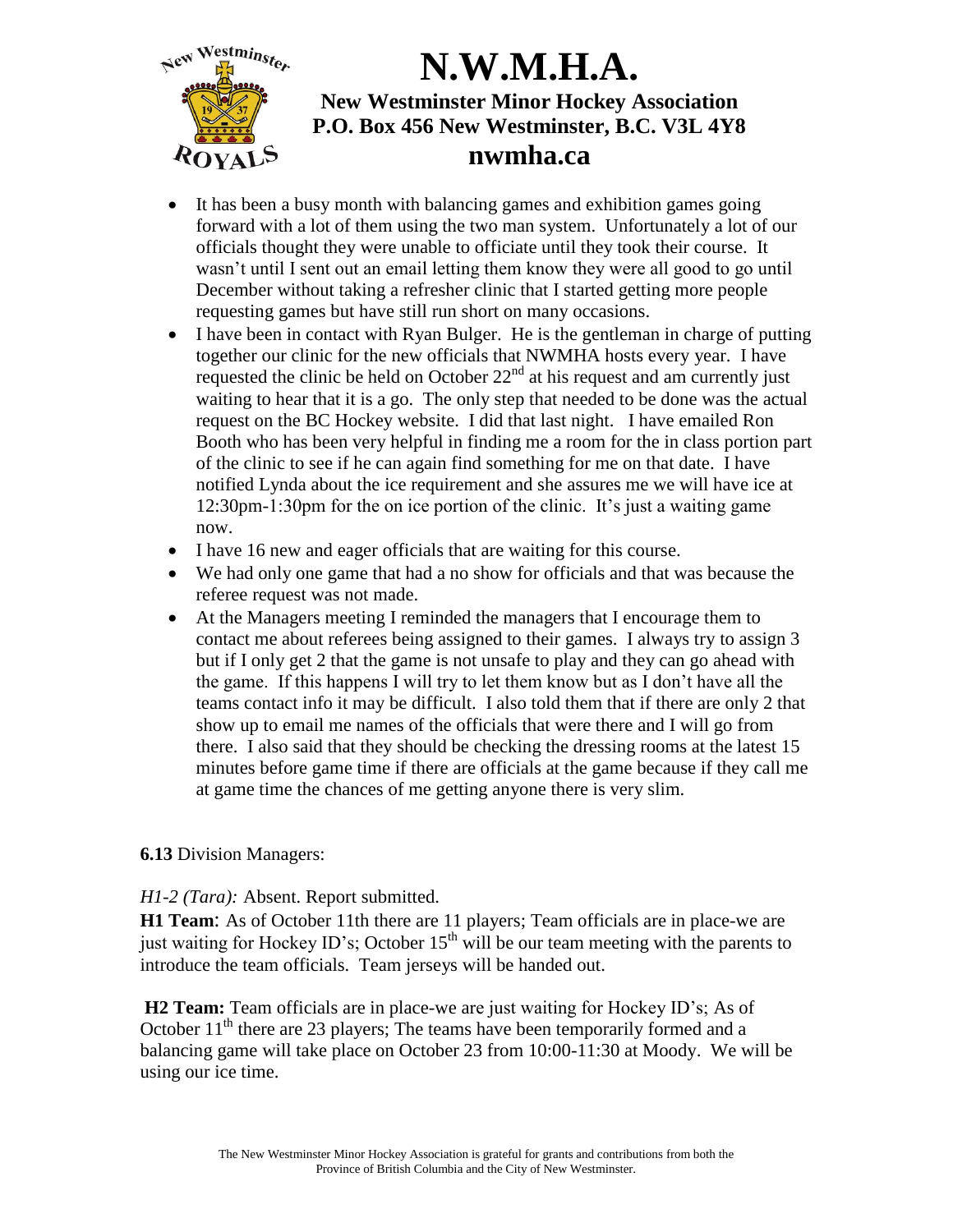

#### *H3-4 (Desiree):*

### Hockey 3

- Evaluations have been done and preliminary squads have just been put together. We will have 2 teams of 13 and 1 team of 12
- Balancing games will be held Saturday Oct 15th at 11:15am, 4:30pm and Sunday Oct 23rd at 2:00pm.
- 1 player won an invitation to attend a Canucks preseason game with his team to celebrate the Esso Minor Hockey Season Launch. As teams weren't formed we chose to invite all the H3 coaches and managers with their associated players. They had a great time at the game vs. Edmonton Oilers on September 28th.

### Hockey 4

- We are still working on trying to select preliminary squads. Meeting with head coaches Tuesday evening.
- We currently have 27 players, with one definitely leaving in November, possibly losing one more. We may end up with 1 team of 12, 1 team of 13.
- Tentative balancing game set for Sunday Oct 16th 8:45am
- The head coach has spoken with the assistant coach to deal with the complaint last month. According to the head coach the conversation was well received. However this assistant coach and associated player have been absent for the past few weeks. Rumour is they have moved. They aren't responding to contact attempts. Payment has not been received for registration from this family. Will continue to attempt to make contact.
- There has been a formal complaint against a player by the family of another player. Coaches are dealing with it on ice, I will be following up with them at the end of this week.
- We are still trying to get a volunteer for a team manager. Once teams are set we are hoping someone will step up, or they may not play any games this season. (This will be the tactic I use in my next email)

### *Atom (Jeff):* Absent. Report submitted.

All teams are set for the season. Players, coaches and all help in place. The Atom A team is in placement and is 1-0-1. Team has had a number of injuries, but is on the mend and hopes to complete in Tier this season.

The Atom C teams are balanced after 6 games and a number of player transactions. All teams look strong and hope to compete in the higher tiering this season.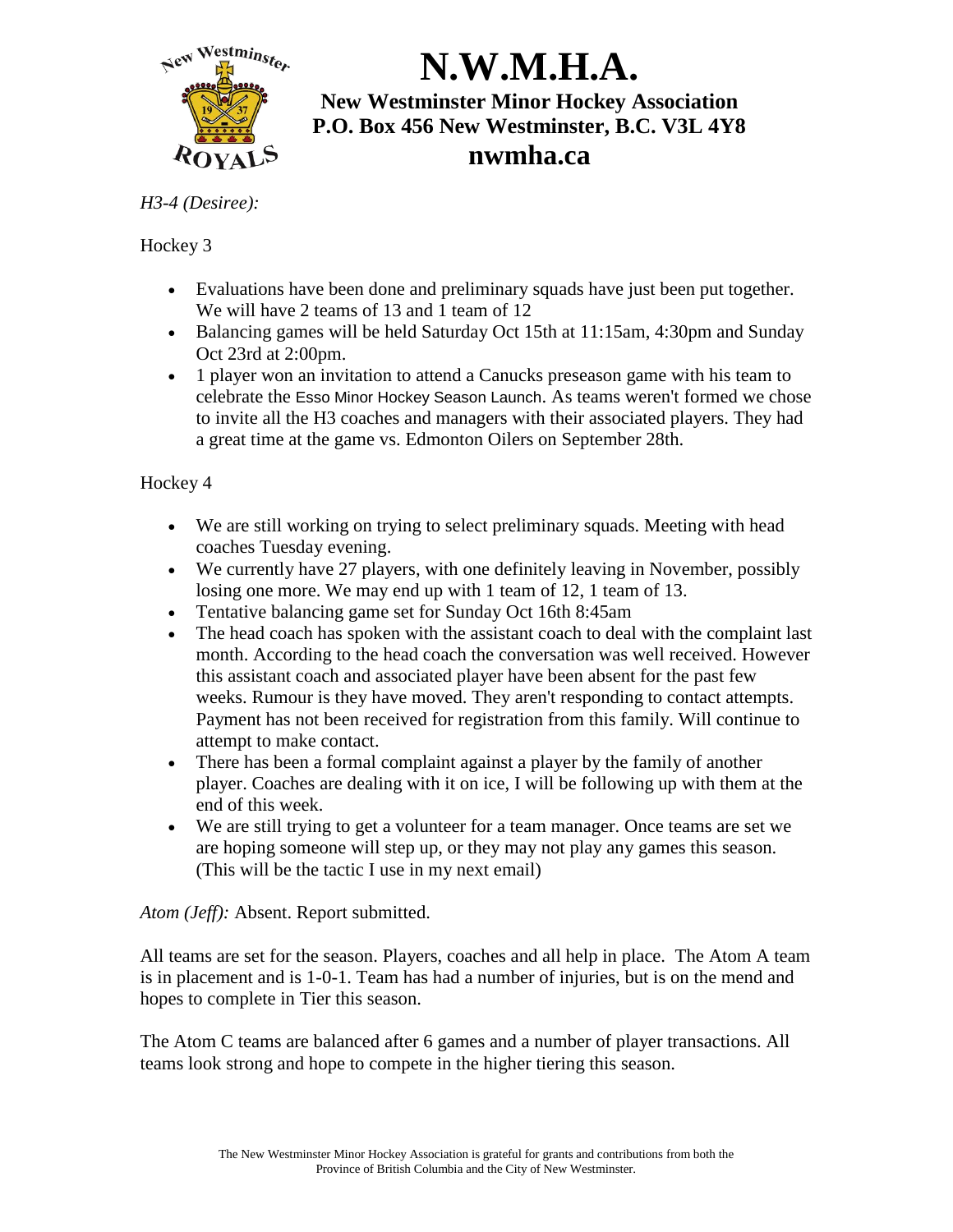

*Peewee (Bud):* Absent. Report submitted.

- 1. Try outs were well attended 36 skaters and 4 goalies
- 2. First cuts were made and the number remaining was 22 skaters and 4 goalies going forward.
- 3. Any player being reassigned got a minimum of 3 games, but most got four games.
- 4. Coach had a personal face to face meeting, with all 20+ players individually, when it was time to select the final team  $(2.5 \text{ hr.})$
- 5. Team has 16 skaters and 2 goalies. Played Seattle the day after reassignment, 4-3 loss.
- 6. Played Vancouver A4 and won 10-1

Balancing

- We took the group that did not try out and kept them together as one unit for practice
- When the first group of reassignments was made we had 27 skaters between the two groups
- We ran an evaluation on the full group. Lorne Vowles, Ross Young, coaches and I ranked each player
- The coaches and I met and made sure we agreed on the score each play had. We then broke them into two even groups.
- We took the last five reassignments from the A team and divided them between the two C teams
- We have played three balancing games to make sure we were close. One or two players were moved after each game.
- We have 7 boys playing field lacrosse; one playing baseball and two playing soccer. None of these can attend our Sunday Morning ice game time or not on a regular basis. We also have a pair of brothers, and a new to hockey and new to skating GOALIE. These made the job a little more difficult.
- My coaches were involved in each and every player's placement. They made the task manageable
- One C team is in the Gold group, and one is in the Royal group for tiering. Games start this week

### *Bantam (Greg):*

• Bantam division has had some bumps in the road to start the season. Low numbers in the division have left us with 4 teams of 14 skaters, and needing a goalie transfer for the "A" team. The smaller sized teams shouldn't be too bad at the C level but will most likely be a problem at the "A" level, as evidenced by the fact the A team has already needed call ups due to injury and suspension.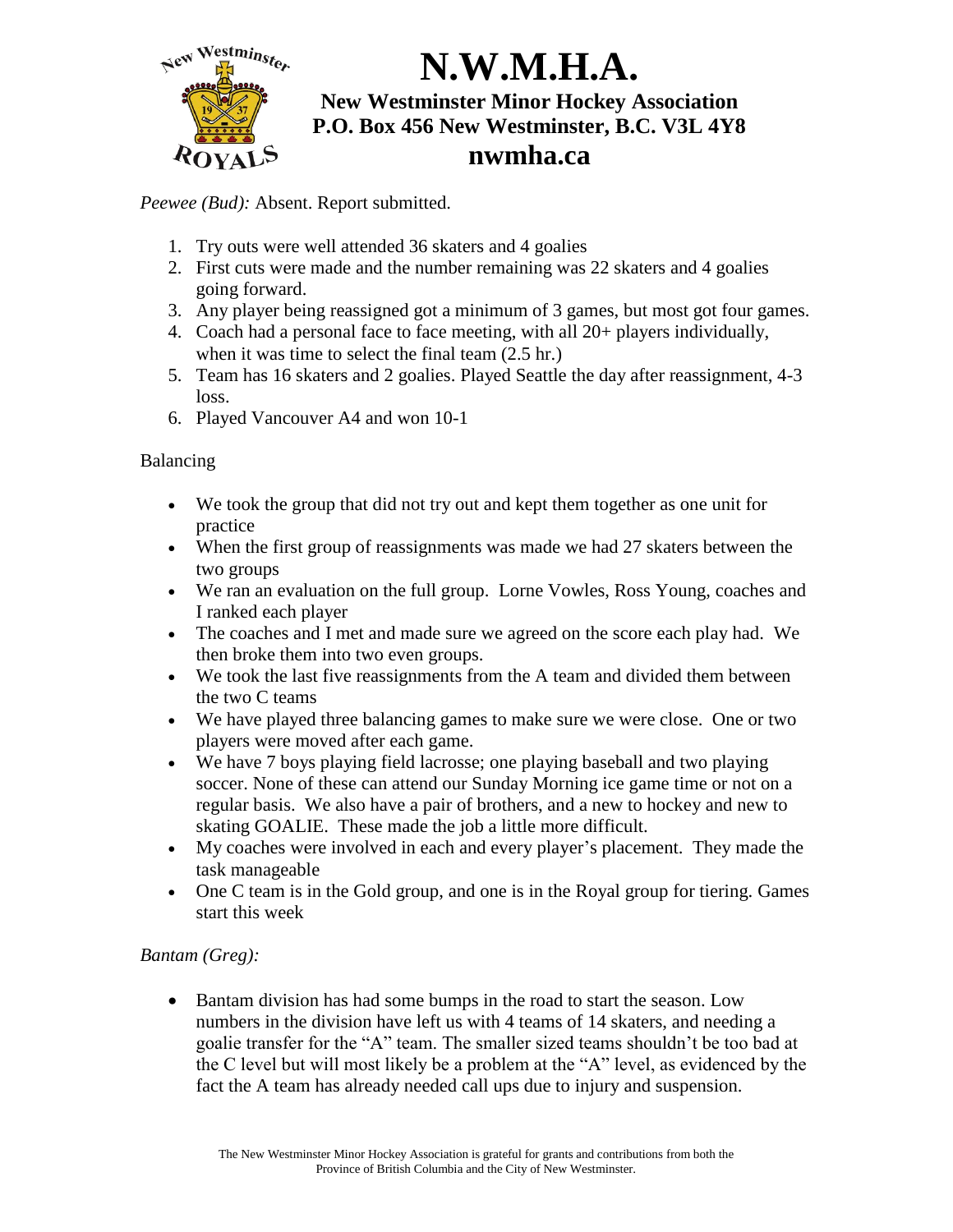

- Low turnout / interest for the "A" team made selection fairly straightforward. Todd selected his team and released the players on Sept.  $28<sup>th</sup>$  allowing the C team balancing games to have all the players available for the in-house games.
- C team set up and balancing was done with input from the coaches. This year's process was more difficult than last year as the number of special requests was much higher than usual. The 3:45 time is a problem for most, with the 3:45 at QPA the most difficult. The coaches decided on 3 or 4 more moves after the  $2<sup>nd</sup>$ set of games. All coaches feel the teams are fairly even. The reality is there are only a few moves that can be made due to all the special requests.
- $\bullet$  A Team: Head Coach Todd Fletcher + 3 assistants... Manager Sherie Isbister
- C1: Head Coach Kevin Gray; Assistant Coach Glen Wong; Manager Simon Heany
- C2: Head Coach James Musgrave; Assistant Coach Dale Anderson, Brad Kinnie; Manager Mark Lewis
- C3: Head Coaches Ron Connor, Matt Wilson; Assistant Coach Joe Gale; Manager Temple Anderson

#### *Midget (Jennifer):*

Midget A1: has 15 skaters & 2 goalies.

Has played 6 preseason exhibition games & won 5 & tied 1.

A1 has been placed in group 3 in the placement round for 8 scheduled games & have played 2 games & won 1 & tied 1.

Midget A2: has 15 skaters & 2 goalies.

Has played 6 preseason/ exhibition games & won 3 & tied 3. A2 has been placed in group 6 in the placement round for 8 scheduled games & have played 2 games & won 1 & tied 1.

#### Midget C

The Midget C players had a series of open practices prior to the drafting of the Midget players with the 3 Midget C Head Coaches. Each Midget C team has 15 skaters It was a challenge getting the last Midget C Head Coach. A letter went out to the Division stating that if there wasn't a 3rd Midget C Head Coach then the last players who signed up would be put on a waitlist  $\&$  not able to play hockey this season. Fortunately two parents stepped up volunteering to co-coach, with one being the Head Coach. Thank you to Tony Black and Hugh Ellis for agreeing to coach.

The 3 Midget C teams have played a total of 6 games between them all. C1 won 3 games, C2 won 2 games & C3 hasn't won any games with one game remaining on Sunday between C3 vs C1. There have been attempts to move a strong player to C3 & everyone has declined due to scheduling conflicts.